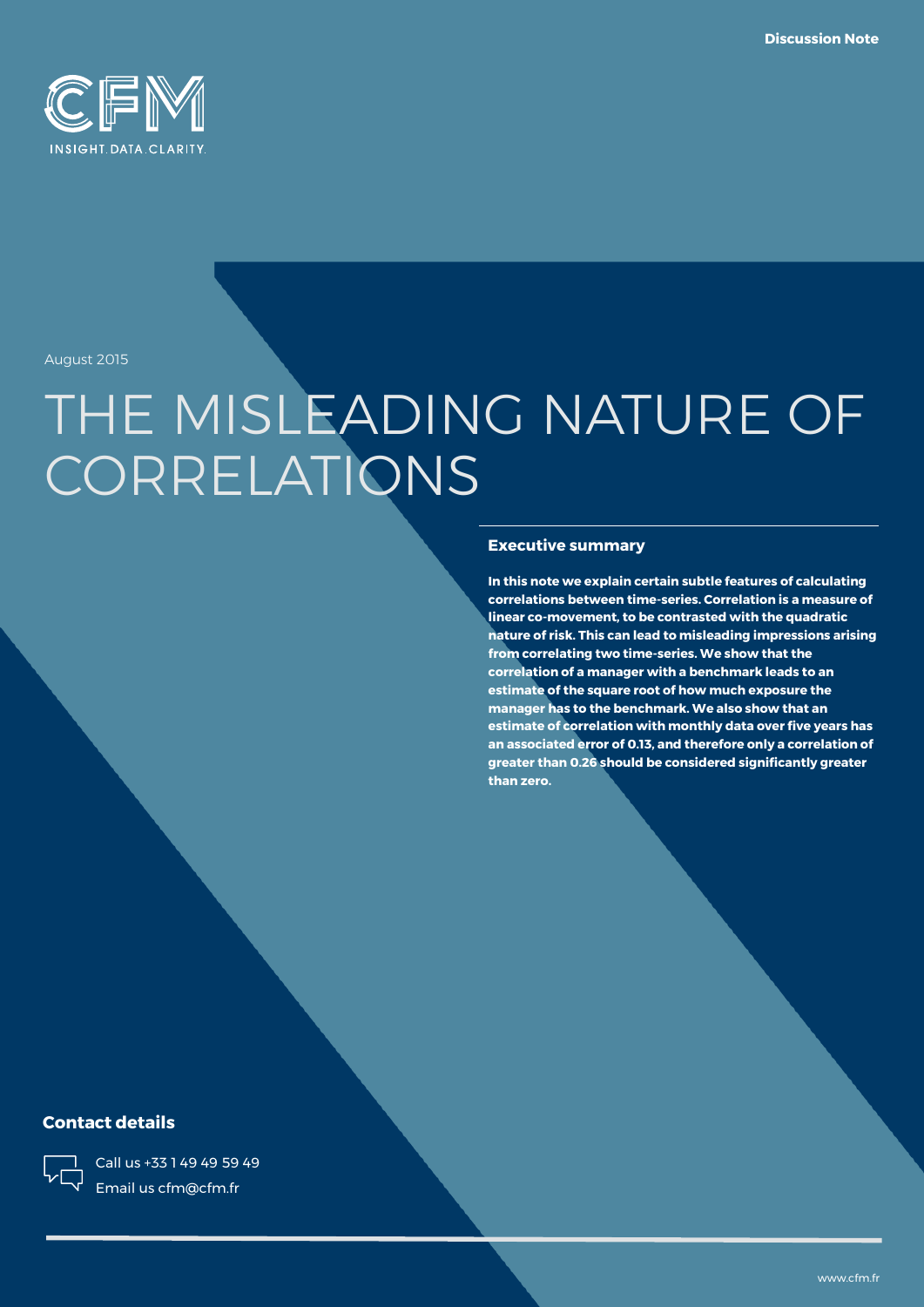### Introduction

When comparing two return streams, investors generally calculate correlation coefficients to identify decorrelating and diversifying investments. Correlation calculations are ubiquitous enough to be included in any reasonable timeseries analysis software package and are therefore often used blindly.

In discussing correlations we will also introduce the notion of exposure. For example if we combine two independent strategies, x and y, to give a combination  $sum = x + y$ , then the proportion of risk taken by x is represented by its  $\beta$ with the total<sup>1</sup> and that of y is similarly represented by its  $\beta$ with the total. The details of why exposure is defined in this way are described in the appendix.

In this note we will model real world return streams through the use of simple 'random walks' to illustrate a few counterintuitive results. A further appendix with a comprehensive derivation of the results is available upon request for the more mathematically inclined reader.

# Numerical simulations – a pragmatic approach

In this section we will illustrate the power of using numerical methods to answer questions concerning the correlations between time-series. The following may be considered technical by some readers; it may be safely skipped in order to get to the key results. We first begin by introducing the basic tool of these simulations - the random walk. In order to keep things as simple as possible we will only study time-series with constant levels of risk and Sharpe ratio.

With this in mind, the simplest random walk for a price  $p$ can be written as follows:



Figure 1: A histogram illustrating the bell shaped distribution of the random numbers used in the random walks. The random numbers are centred on zero and have tails that fit financial time-series well.

$$
p_n = \sum_{n=0}^{N} (d + \eta_n)
$$

Where  $n$  is the counter, say the days for a daily return and  $N$  is the total number of days in the time-series of returns. The  $\eta$  term is simply a zero mean noise term or random number generator with a bell shaped distribution that best models the returns of the investment strategy. A histogram of these random numbers can be seen in Figure 1 showing a distribution centred on zero with tails representative of financial returns<sup>2</sup>. The  $d$  term is a constant added to the unpredictable 'noise'  $\eta_n$  at every time step to generate a random walk with a 'drift,' or positive return. Figure 2 shows the results of generating random walks with Sharpe ratios of 0, 0.5 and 1 by varying the drift term to achieve the Sharpe ratio we require. Obviously, a Sharpe ratio of zero is generated by applying no drift term at all i.e. setting  $d$  to zero and allowing the zero mean of the  $\eta_n$  random numbers to generate a flat (on average) zero Sharpe random walk with a Sharpe ratio of zero.

We now have a framework within which to simulate many random walks with any particularly desired Sharpe ratio, each realisation being different due to the existence of the  $\eta_n$  term. The time-series in Figure 2 shows how these random walks resemble different return streams, such as investment indices or individual funds.

<sup>1</sup> The  $\beta$  of variables  $\alpha$  with respect to  $\beta$  is defined as Covar( $\alpha$ , $\beta$ )/Var( $\beta$ ) where Covar is the covariance between two variables Covar( $a,b$ ) =  $\frac{1}{N}\sum_{n=0}^{N}a_nb_n$  while Var is simply the variance of a variable, more commonly known as the square of the standard deviation.

 $2$  The choice of the distribution of returns can change the results of the study. Here v Student's distribution with 4 degrees of freedom, a distribution which is naturally 'fat tailed' and fits financial time-series well. For the purpose of this short note, however, we will neglect the effects of these fat tails on the calculation of correlations. One could use the commonly known Gaussian distribution to achieve very similar results.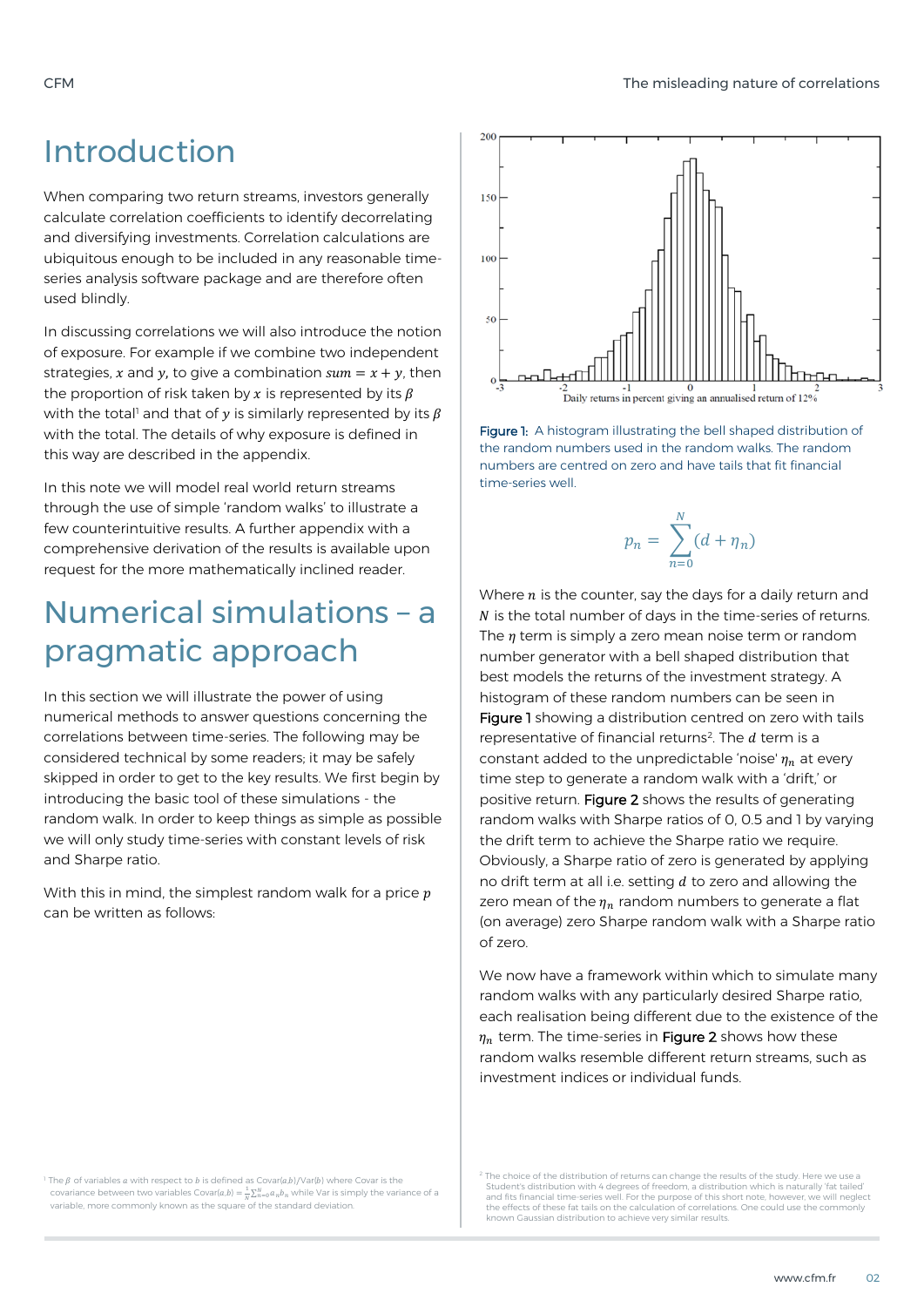#### CFM The misleading nature of correlations



Figure 2: Random walks generated with three Sharpe ratios, illustrating how varying the d parameter allows us to easily change the drift and hence the Sharpe ratio.

## Correlating two uncorrelated random walks with their sum

Let us imagine we have two time-series which are zero correlated, representing two different funds. These two time-series are shown in Figure 3. We have added a drift to get Sharpe ratios of one for each, and can now sum the two together. There is perhaps no surprise that the Sharpe ratio increases, showing the benefit of diversification, but let's now try to calculate the correlation of one of the strategies with the total. Intuitively one might expect that the correlation would be 50% due to the fact that we have 50% of each strategy in the time-series. In fact, the correlation turns out to be 71%! Correlating the sum of two time-series with either of the two strategies used in the sum gives us a higher correlation than the weight of the strategy within the mix. This could be considered a counterintuitive result. We will now show that correlation is always higher than exposure.

# Correlation to evaluate a manager's exposure to a benchmark

We now turn our attention to another example. This time we have a manager with a small exposure to a well-known benchmark strategy, such as trend following, equity momentum, carry, value etc., but claiming he has

decorrelated strategies running in parallel that make up the bulk of the risk of his returns. In order to estimate the contribution of a manager's return arising from a standard factor, an analyst may choose to correlate the benchmark or factor with the manager's returns. We can now use the example of the previous section (correlating the sum of two random walks with one of the two components) to illustrate how this can yield misleading results. We now allocate a proportion f of the benchmark strategy to the manager and combine it with  $(1 - f)$  of the uncorrelated non-benchmark strategy that the manager claims to be employing. Here we have a potential source of confusion as f does not reflect exposure, but it is instead the  $\beta$  of the strategy with respect to the total that is a true indicator of the risk taken by the strategy in the combination (please refer to the appendix for more detail on this point). We now have two time-series to correlate: the manager's returns  $r_{man} = fr_{BM} + (1 - f)r_{NBM}$  and the benchmark strategy  $r_{BM}$ , where  $r_{BM}$ , and  $r_{NBM}$  represent the returns for the benchmark and for the manager's decorrelated nonbenchmark return streams respectively.



Figure 3: Two strategies, each with a Sharpe of 1, added together to illustrate the power of diversification. We first add each strategy with a weight of 1 half, thus obtaining the same level of drift but a lower volatility. We then leverage the volatility to be the same level as the two inputs, thus demonstrating that we reach a higher overall gain over the period. Correlating either of the two initial strategies with the sum gives a correlation of 71% rather than 50%, as naively expected.

Let's begin with the case of  $f = 0.5$ , which reproduces the result of the previous section, meaning a manager who has 50% of his risk allocated to a benchmark and 50% allocated to a non-benchmark strategy will correlate 71% with that benchmark strategy. Let's now try varying the weight  $f$  and observe how the correlation varies and, more interestingly, how the risk exposure to the benchmark varies. Because of the fact that risk sums quadratically, exposure to the benchmark strategy does not scale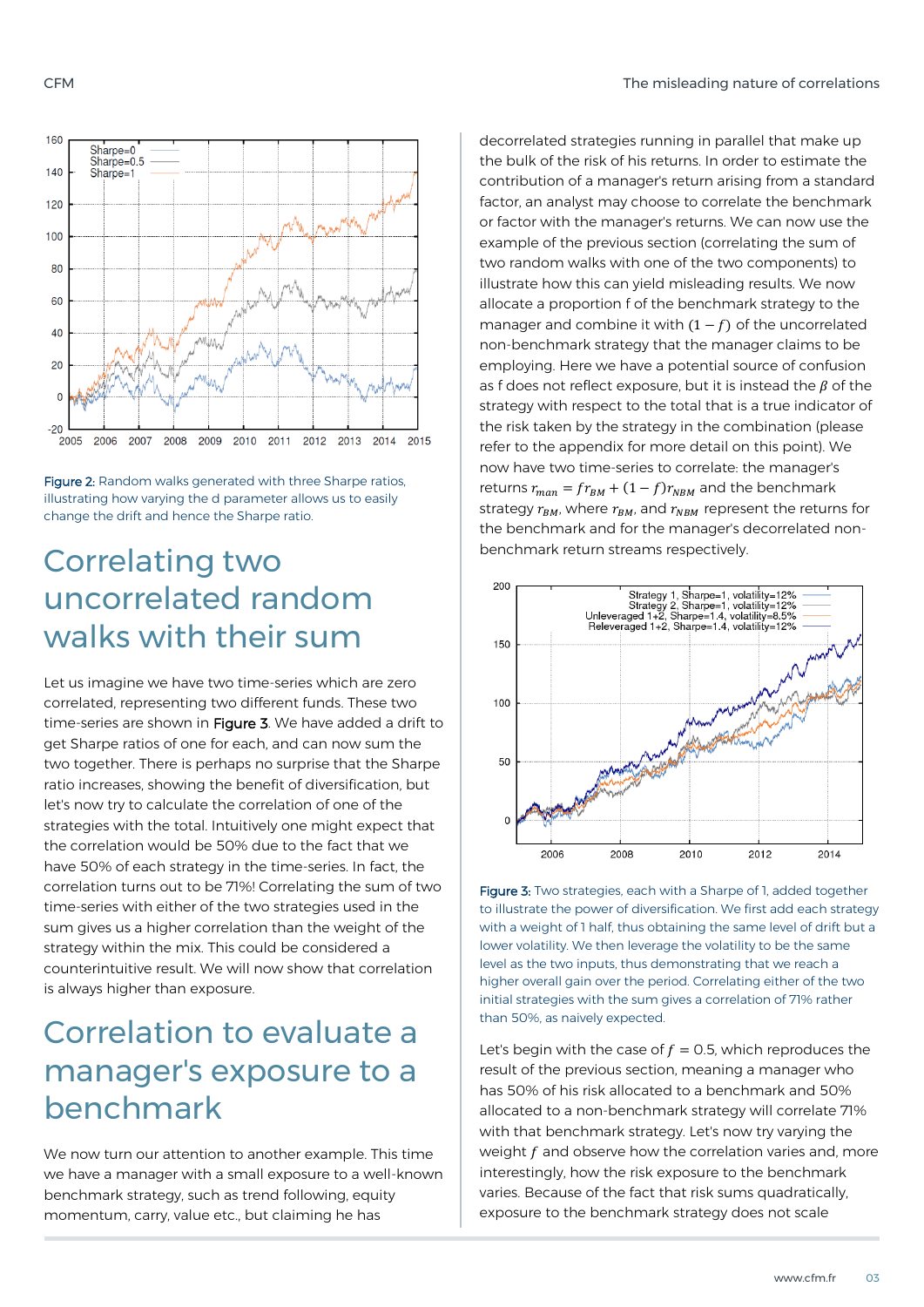linearly with  $f$  (please see appendix for details). In Figure 4 we plot the variation of the correlation and exposure as a function of  $f$ . One can see that the correlation does not follow the exposure, as stated, but is consistently above it. Correlation is, in fact, the square root of exposure. If we come back to the example of a 50/50 split between strategies giving a 71% correlation with the total, one can now observe that in fact the exposure of  $r_{man}$  to  $r_{BM}$  is  $0.71<sup>2</sup> = 0.5$  which seems indeed logical. It suffices, therefore, in such situations to consider the square of the correlation as the best estimate of exposure to a particular strategy within a combination rather than just the correlation itself. We have shown this result empirically here but it can also be derived mathematically. Interested readers are invited to contact us for further details of the derivation.

# The uncertainty on the measurement of correlation

Let us now turn our attention to the problem of the significance of a measurement. For correlations close to zero, the error on the measurement goes as  $\sim 1/\sqrt{N}$  where  $N$  is the number of points used in the estimate<sup>3</sup>. If we assume that we are correlating managers with benchmarks using ~5 years of monthly data, then the error on the estimate is accordingly  $\sim\!\!1/\sqrt{12\times 5}$  =  $1/\sqrt{60} \sim 0.13$ . Using daily data gives a far more significant result due to the fact that ~20 times more data is used in the estimate (as is the case in the analysis above). One needs to be careful in estimating correlations with monthly data where for a sample size of ~5 years, a correlation of 0.26 cannot (and should not) be considered positive (or negative!) with an acceptable level of significance.



Figure 4: The plot shows the effect of varying the weight of the benchmark strategy that the manager is running (x-axis) against the corresponding correlation that the combination has with the benchmark and the exposure the combination has to the benchmark (y-axis). The parameter f is simply the weight allocated to the benchmark, not the proportion of risk in the combination. This 'exposure' is being encapsulated in the β (see text and appendix). Correlation is not the same as exposure, the two being related such that exposure is equal to the square of the correlation. The lines through the points are the result of an analytical solution to the problem, the details of which are available upon request.

# Conclusions

When comparing a manager with a benchmark, correlation is not a good direct indicator of the exposure that the manager has to the benchmark. The square of the correlation is actually an estimate of the exposure the manager has to the benchmark, which can be very different to the correlation itself. One should also be aware of the fact that any correlation, especially using monthly data needs to be considered along with its statistical error. Using five years of monthly data means that one needs correlations of greater than 0.26 to be considered statistically significantly different to zero.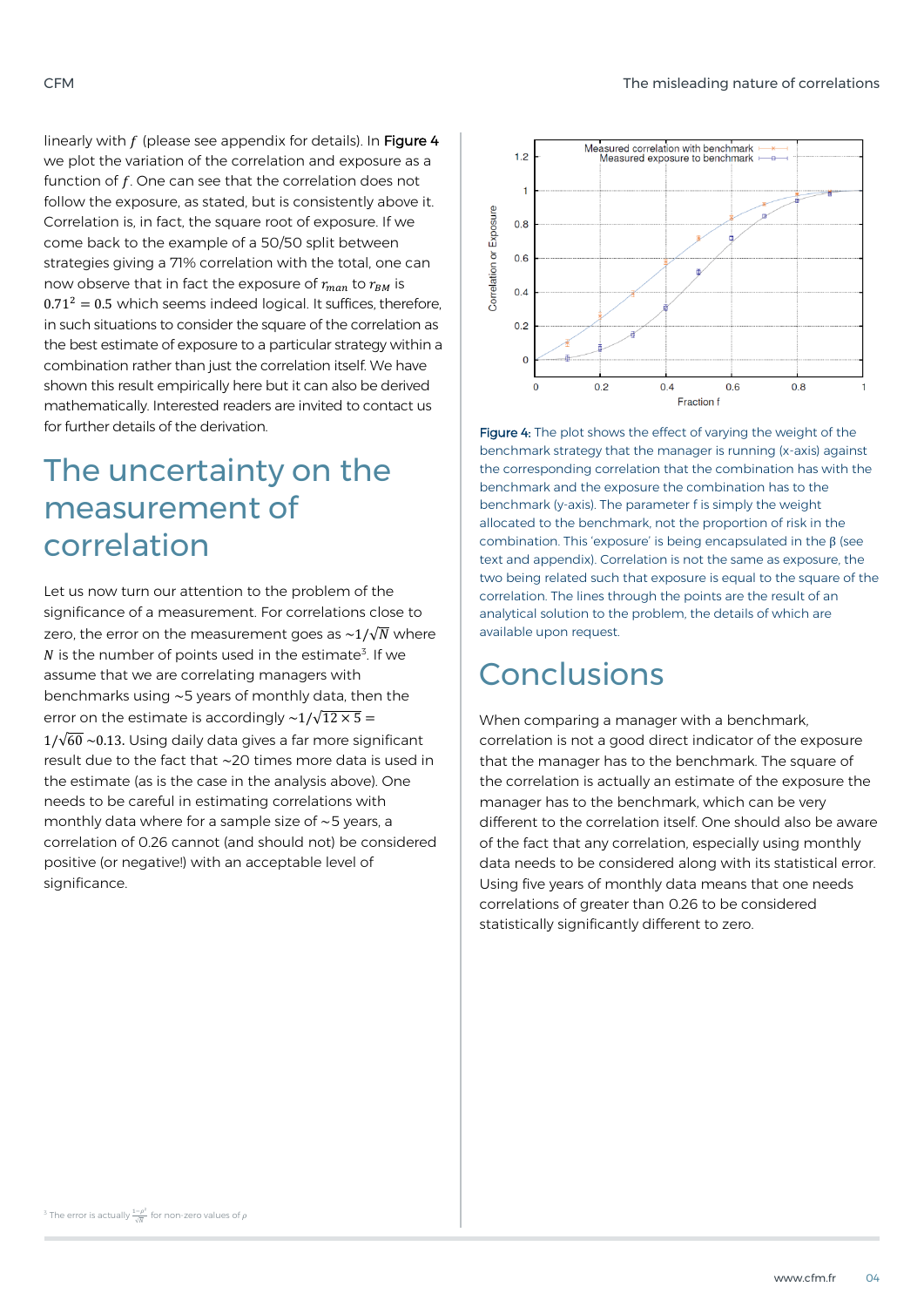# Important disclosures

ANY DESCRIPTION OR INFORMATION INVOLVING INVESTMENT PROCESS OR ALLOCATIONS IS PROVIDED FOR ILLUSTRATIONS PURPOSES ONLY.

ANY STATEMENTS REGARDING CORRELATIONS OR MODES OR OTHER SIMILAR STATEMENTS CONSTITUTE ONLY SUBJECTIVE VIEWS, ARE BASED UPON EXPECTATIONS OR BELIEFS, SHOULD NOT BE RELIED ON, ARE SUBJECT TO CHANGE DUE TO A VARIETY OF FACTORS, INCLUDING FLUCTUATING MARKET CONDITIONS, AND INVOLVE INHERENT RISKS AND UNCERTAINTIES, BOTH GENERAL AND SPECIFIC, MANY OF WHICH CANNOT BE PREDICTED OR QUANTIFIED AND ARE BEYOND CFM'S CONTROL. FUTURE EVIDENCE AND ACTUAL RESULTS COULD DIFFER MATERIALLY FROM THOSE SET FORTH, CONTEMPLATED BY OR UNDERLYING THESE STATEMENTS.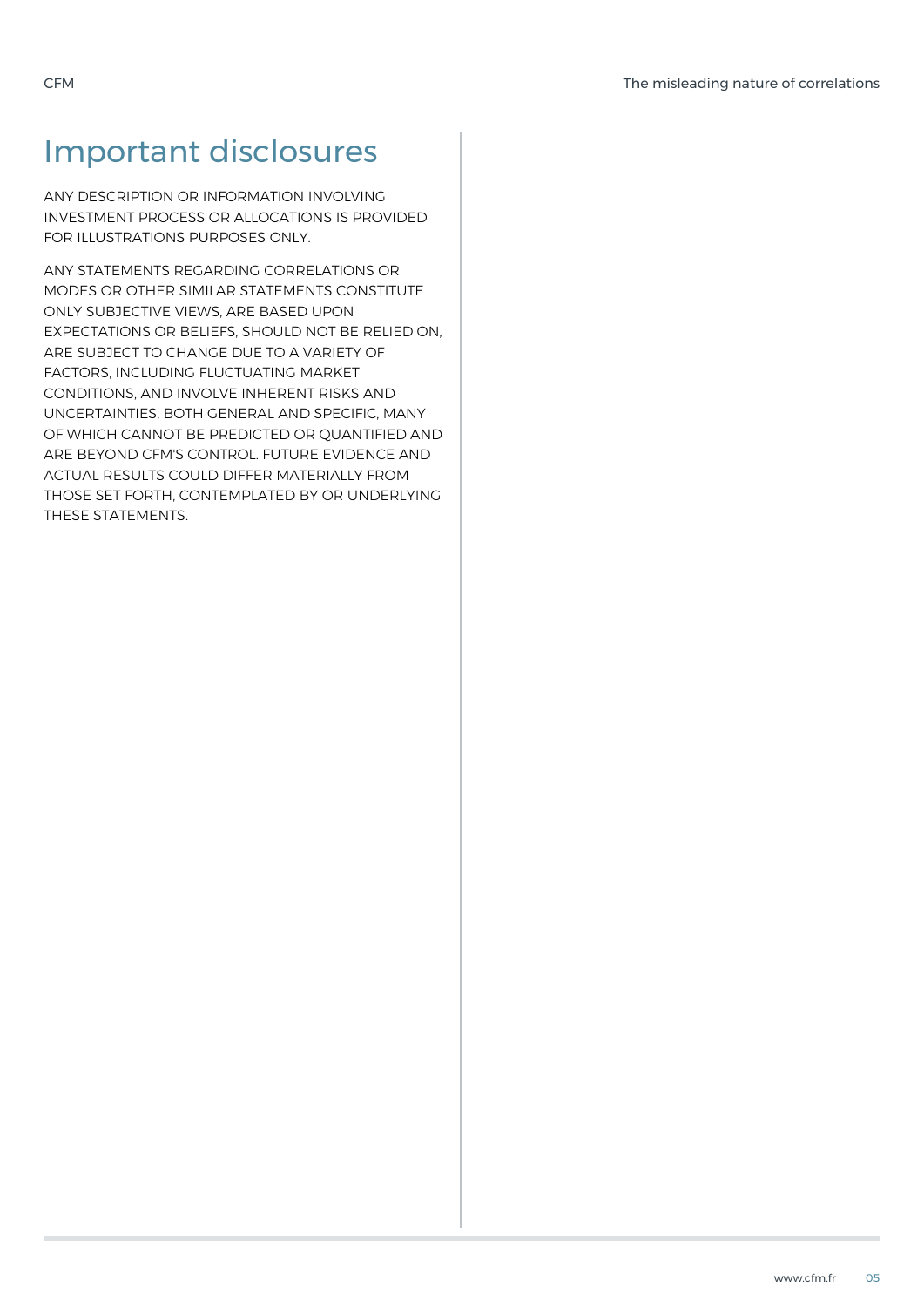### Appendix

The correlation  $\rho$  generally takes the form:

1.  $\rho = \frac{\text{Covar}(r_x, r_y)}{r}$  $\sigma_x \sigma_y$ 

where x and y represent two investments, r is the return and  $\sigma$  is the standard deviation or volatility of the investment. The 'Covar' represents covariance which is an averaged quantity over the two variables:

2. 
$$
\text{Covar}(r_x, r_y) = 1/N \sum_{n=0}^{N} (r_x(n) - \overline{r_x})(r_y(n) - \overline{r_y})
$$

where n is the counter, say the days for a daily return and N is the total number of days in the time-series of returns.  $\bar{r}_x$ and  $\bar{r}_v$  are the means of the returns  $r_x$  and  $r_y$  respectively.

For the purpose of the note, we would also like to introduce a couple of further ideas concerning risk. Let us take the example of two uncorrelated strategies x and y that are combined together to give a strategy  $sum = x + y$ . Let us now employ a weighting scheme allocating say 0.2 to  $x$  and 0.8 to  $y$  and write the risk of the strategy sum as follows:

3.  $\sigma_{sum}^2 = 0.2^2 \sigma_x^2 + 0.8^2 \sigma_y^2 + 2 \rho 0.2 \sigma_x 0.8 \sigma_y$ 

Note that  $\rho$  is the correlation between the strategies that we have set at zero and therefore we can neglect the last term. What one can see immediately is that with a portfolio weight of 0.2 we do not have a contribution to the total risk of 20%. In fact the contribution, because it is squared is much smaller at  $0.2^2 = 0.04$  compared to the weighting of the strategy v which takes a weight of  $0.8^2$  = 0.64 in the calculation of the variance<sup>4</sup>. If we set the volatility of each to be  $\sigma_x = \sigma_v$  in order to simplify further then on a stand-alone basis with such a weighting the risk of strategy  $x$  is indeed 0.2 and that of strategy  $y$  is 0.8. However, it is clear that in the combination the contribution to the risk of strategy  $x$  is much smaller than 20%. So, the question one should ask is how much of the risk is being explained by  $x$  and  $y$  in the total?

Let's now therefore try to find a definition for exposure. Consider instead a regression analysis similar to that used in the CAPM, regressing the returns  $r<sub>x</sub>$  of the strategy  $x$  and the returns  $r_v$  of strategy y on the returns  $r_{sum}$  of the combined strategy. We can define a weight  $f$  as the allocation weight to strategy  $x$  (this corresponds to the 0.2 in the above example) and a weight  $1 - f$  to the strategy y (equally this corresponds to the 0.8 in the above example), such that the sum of these portfolio weights is equal to 1. As above however, we note that the portfolio weights are

not a measure of the contribution of risk of  $x$  and  $y$  in the sum. Now, analagously to the CAPM we regress the strategy returns on  $r_{sum} = fr_x + (1 - f)r_y$  to give:

4. 
$$
f r_x = \beta_x r_{sum} + 'unexplained'
$$

5.  $(1 - f)r_v = \beta_v r_{sum} + 'unexplained'$ 

Given that  $f$  is known and that  $sum$  is known to only be composed of  $r<sub>r</sub>$  and  $r<sub>v</sub>$  then the unexplained part of the regression collapses to zero and we can explain sum fully with  $x$  and  $y$ . The  $\beta$ s also conveniently add linearly to 1 and are proportional to the amount of risk carried by the corresponding strategy as a fraction of the total. In such a case the  $\beta$ s are calculated as follows:

6. 
$$
\beta_x = \frac{Covar(fr_x, r_{sum})}{Var(r_{sum})}
$$
  
7. 
$$
\beta_y = \frac{Covar((1-f)r_x, r_{sum})}{Var(r_{sum})}
$$

and assuming again that  $\sigma_x = \sigma_y = 1$  the  $\beta$ s can be written as:

8. 
$$
\beta_x = \frac{f^2}{f^2 + (1 - f)^2}
$$
  
9.  $\beta_y = \frac{[1 - f]^2}{f^2 + (1 - f)^2}$ 

Interested readers are again asked to contact us for the derivation of the above analytical solutions which are used in Figure 4 in the paper. So, 'Covar' is covariance as previously defined and the unexplained noise terms in the regression are fully explained by the fit. Let us now once more draw on the analogy with the CAPM in terms of interpreting the  $\beta$ s, looking at equations (4) and (5) one sees clearly that on average  $fr_x = \beta_x r_{sum}$  and  $(1-f)r_y =$  $\beta_v r_{sum}$  meaning that for a given return of the sum  $r_{sum}$ , the amount by which the strategies  $x$  and  $y$  move relative to sum is encapsulated by the  $\beta$ s. Since the two  $\beta$ s sum to 1, they represent how much of the risk (or strictly speaking the variance) is being explained by each strategy in the total. As mentioned previously, this relates back to the CAPM. When we regress stock returns  $r_i$  over the index returns  $r_I$  we obtain the following

### 10.  $r_i = \beta_i r_i + 'unexplained'$

and  $\beta$  is interpreted as the exposure one gets to the index by holding the stock. If the  $\beta$  is 2 and the index goes up by 1%, we would earn 2% on average from our investment. Here we are doing much the same thing except the index is now the sum of two investments rather than an arbitrarily weighted index and the returns we are regressing are those of the strategies we used to construct the sum.